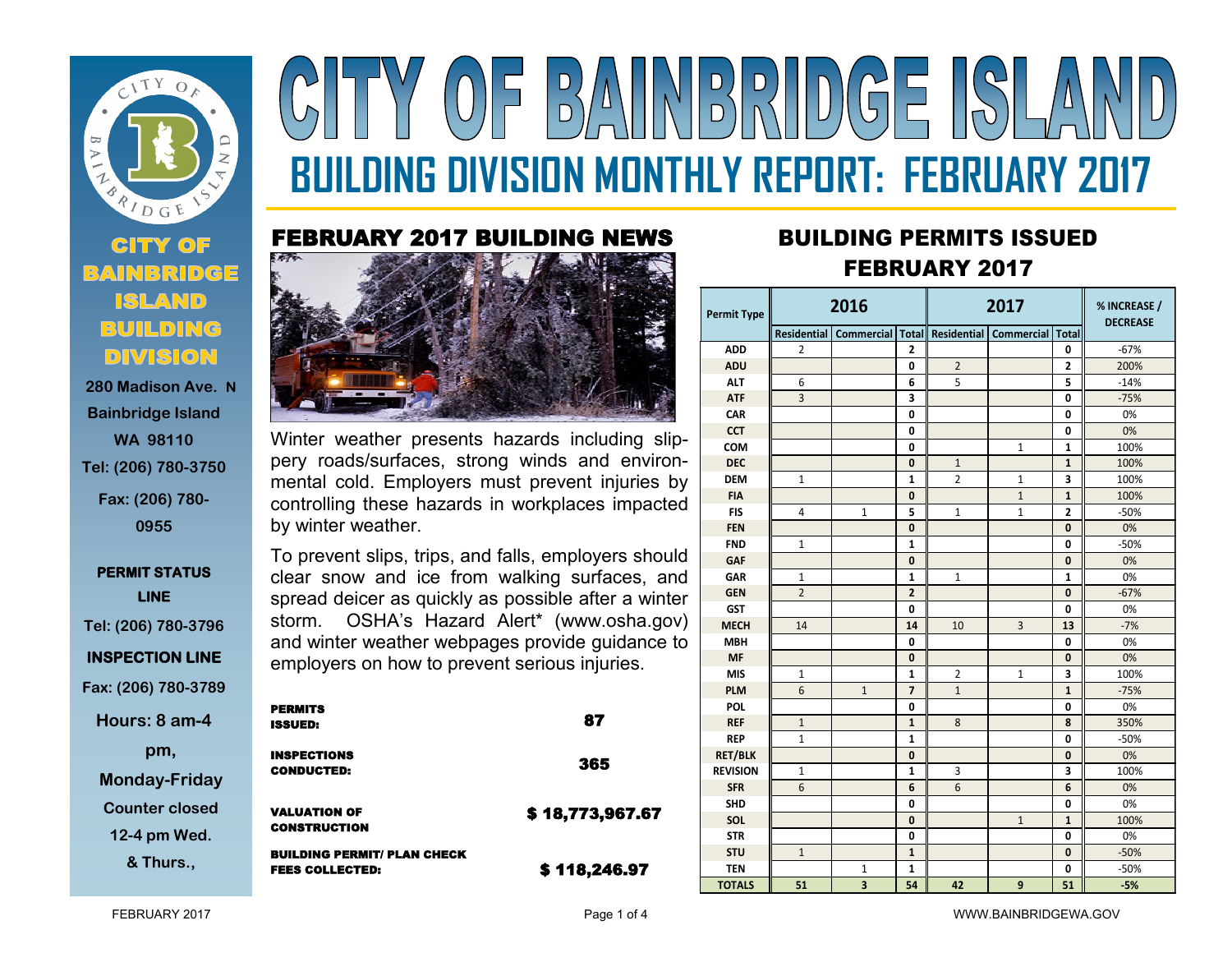### **Permits Issued**

| <b>Permit Type</b>                              | <b>Permit Number</b> | Applicant                                           | <b>Project Description</b>                                                                                                                                               | <b>Project Address</b>                         | Date Issued | Valuation      |
|-------------------------------------------------|----------------------|-----------------------------------------------------|--------------------------------------------------------------------------------------------------------------------------------------------------------------------------|------------------------------------------------|-------------|----------------|
| New Commercial Building                         | BLD21053             | <b>VWA-BAINBRIDGE ISLAND LLC</b>                    | Visconsi Clinic Building - BLDG 5                                                                                                                                        | 1344<br>WINTERGREEN LN 02/07/2017<br><b>NE</b> |             | \$6,712,800.00 |
| <b>New Commercial Building Total: 1</b>         |                      |                                                     |                                                                                                                                                                          |                                                |             | \$6,712,800.00 |
| <b>Commercial Demolition</b>                    | <b>BLD21661DEM</b>   | <b>BAINBRIDGE ISLAND FIRE</b><br><b>DISTRICT</b>    | Demo Exisitng Fire Station and living quarters built in<br>1978 for new Rebuild fire station 21 - 30,500sqft                                                             | 8895 MADISON AVE<br>N                          | 02/14/2017  |                |
| <b>Commercial Demolition Total: 1</b>           |                      |                                                     |                                                                                                                                                                          |                                                |             | \$0.00         |
| Commercial Fire Alarm System                    | BLD21348FIA          | <b>BAINBRIDGE ISLAND PHYSICAL</b><br><b>THERAPY</b> | Fire Alarm System for Tenant Improvment for new<br>Physical Therapy office.                                                                                              | 563 MADISON AVE<br>N                           | 02/21/2017  | \$3,391.00     |
| <b>Commercial Fire Alarm System Total: 1</b>    |                      |                                                     |                                                                                                                                                                          |                                                |             | \$3,391.00     |
| Commercial Fire Sprinkler System                | <b>BLD21348FIS</b>   | BAINBRIDGE ISLAND PHYSICAL<br><b>THERAPY</b>        | Fire Sprinkler System for Tenant Improvment for new<br>Physical Therapy office.                                                                                          | 563 MADISON AVE<br>N                           | 02/21/2017  | \$2,211.00     |
| Commercial Fire Sprinkler System<br>1 Total:    |                      |                                                     |                                                                                                                                                                          |                                                |             | \$2,211.00     |
| <b>Commercial Mechanical</b>                    | BLD22130             | STEARNS CHARLES F JR                                | Replace existing heat pump                                                                                                                                               | 300 NE HIGH<br><b>SCHOOL RD</b>                | 02/01/2017  |                |
| <b>Commercial Mechanical</b>                    | BLD22131             | STEARNS CHARLES F JR                                | Replace existing heat pump                                                                                                                                               | 300 NE HIGH<br><b>SCHOOL RD</b>                | 02/01/2017  |                |
| <b>Commercial Mechanical</b>                    | BLD22170             | HYLA MIDDLE SCHOOL                                  | Remove and Replace existing Boiler Unit.                                                                                                                                 | 7861 NE BUCKLIN<br>HILL RD                     | 02/21/2017  |                |
| <b>Commercial Mechanical Total: 3</b>           |                      |                                                     |                                                                                                                                                                          |                                                |             | \$0.00         |
| <b>Commercial Miscellaneous</b>                 | BLD21993             | TYEE YACHT CLUB                                     | Remove existing Ramp, replace with ramp from Eagle 10134 NE EWING<br>Harbor Marina.                                                                                      | <b>ST</b>                                      | 02/17/2017  | \$2,000.00     |
| <b>Commercial Miscellaneous Total: 1</b>        |                      |                                                     |                                                                                                                                                                          |                                                |             | \$2,000.00     |
| <b>Commercial Solar Panels</b>                  | BLD22160             | MARGE WILLIAMS CENTER                               | Install new roof-mounted 8.85kW solar photovoltaic<br>system.                                                                                                            | 221 WINSLOW WAY<br>W                           | 02/15/2017  | \$31,862.00    |
| <b>Commercial Solar Panels Total: 1</b>         |                      |                                                     |                                                                                                                                                                          |                                                |             | \$31,862.00    |
| <b>Residential Accessory Dwelling Unit</b>      | BLD21992ADU          | RICHARDSON MICHAEL T &<br><b>SUSANL</b>             | Building a new 800 sq. ft. detached ADU.                                                                                                                                 | 6615 NE Marshall Rd 02/28/2017                 |             | \$149,663.87   |
| Residential Accessory Dwelling Unit             | BLD21473             | PATRICK JANET L TRUSTEE                             | Rebuild Detached garage and Add 2nd story for NEW<br>ADU.                                                                                                                | 4461 PLEASANT<br><b>BEACH DR NE</b>            | 02/28/2017  | \$164,155.13   |
| Residential Accessory Dwelling Unit 2<br>Total: |                      |                                                     |                                                                                                                                                                          |                                                |             | \$313,819.00   |
| <b>Residential Alteration</b>                   | BLD21790             | KIERKEGAARDE ELISABETH J &                          | Substantial remodel and expansion of single story<br>SFR. New home will include addition of partial<br>basement, expansion of main floor and addition of<br>upper floor. | 10798 NE MANITOU<br>PARK BLVD                  | 02/06/2017  | \$1,094,499.54 |
| <b>Residential Alteration</b>                   | BLD22125             | PETERSEN ADRIEN                                     | Remove and replace deck in exact footprint. Re-roof<br>from shake roof to composition.                                                                                   | 15920 Euclid Ave NE 02/08/2017                 |             | \$15,000.00    |
| <b>Residential Alteration</b>                   | BLD22105             | WHITE LOREN BRUCE                                   | Remodel kitchen, 2 bathrooms and install new LP<br>Fireplace.                                                                                                            | 1801 EAGLE<br><b>HARBOR LN NE</b>              | 02/15/2017  | \$100,000.00   |
| <b>Residential Alteration</b>                   | BLD22116             | <b>BJUR BRIAN R &amp; KAYE L</b>                    | Build-out currently unfinished space above garage, to<br>include guest bedroom.                                                                                          | 8300 NE Hidden<br>Cove Rd                      | 02/17/2017  | \$40,000.00    |
| <b>Residential Alteration</b>                   | <b>BLD21988</b>      | KONDRACKE MORTON M &<br><b>MARGUERITE W</b>         | Replace existing roof over deck, add new roof over<br>deck and add exterior fireplace.                                                                                   | 6234 NE Eagle<br>Harbor Dr                     | 02/17/2017  | \$20,000.00    |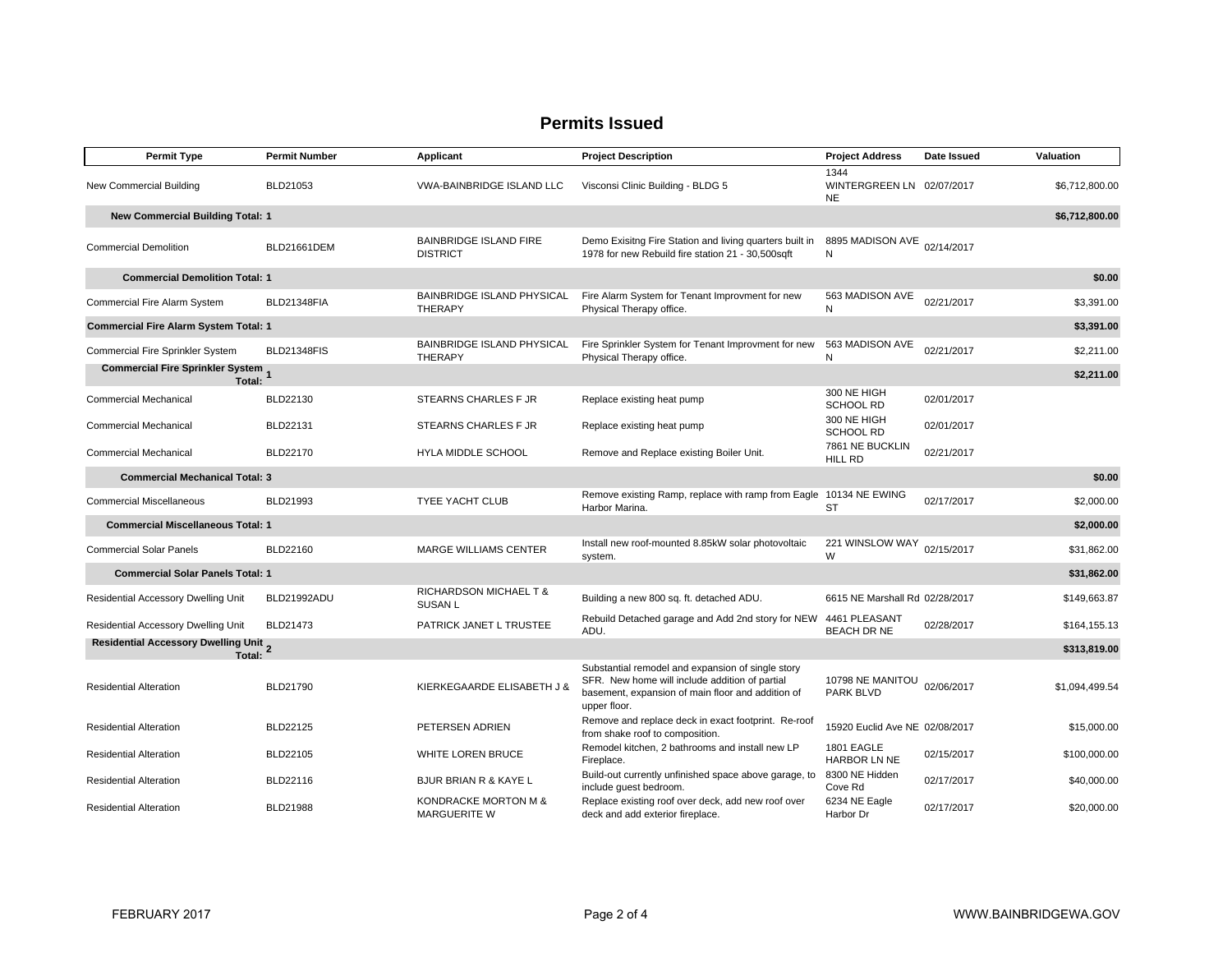#### **Permits Issued**

| <b>Permit Type</b>                            | <b>Permit Number</b> | Applicant                                         | <b>Project Description</b>                                                                                           | <b>Project Address</b>              | Date Issued | Valuation      |
|-----------------------------------------------|----------------------|---------------------------------------------------|----------------------------------------------------------------------------------------------------------------------|-------------------------------------|-------------|----------------|
| <b>Residential Alteration Total: 5</b>        |                      |                                                   |                                                                                                                      |                                     |             | \$1,269,499.54 |
| <b>Residential Deck</b>                       | <b>BLD21887</b>      |                                                   | BUETOW BAYARD D & ARLENE M Remove/Replace existing 230 sq. ft. deck.                                                 | 4410 Taylor Ave NE 02/27/2017       |             | \$3,500.00     |
| <b>Residential Deck Total: 1</b>              |                      |                                                   |                                                                                                                      |                                     |             | \$3,500.00     |
| <b>Residential Demolition</b>                 | BLD22140             | MCCOY WILLIAM H                                   | Demo existing SFR built in 1976!                                                                                     | 11626 Olympic View<br>Dr NE         | 02/16/2017  |                |
| <b>Residential Demolition</b>                 | BLD22172             | PBPBS LLC                                         | PBPBS LLC/BLOSSOM HILL. Demo exisitng<br>Construction Office built in 1957 as a SFR.                                 | 4760 LYNWOOD<br>CENTER RD NE        | 02/22/2017  |                |
| <b>Residential Demolition Total: 2</b>        |                      |                                                   |                                                                                                                      |                                     |             | \$0.00         |
| Residential Fire Sprinkler System             | BLD21472FIS          | HARBOR CUSTOM HOMES LLC                           | Fire sprinklers for 4872 sq.ft. New SFR                                                                              | 11223 Battle Point Dr<br><b>NE</b>  | 02/14/2017  | \$9,985.00     |
| Residential Fire Sprinkler System 1<br>Total: |                      |                                                   |                                                                                                                      |                                     |             | \$9,985.00     |
| <b>Residential Garage</b>                     | BLD22019             |                                                   | LOVERICH WAYNE S & MARI RAE Building a 2,184 sq. ft. Pole Barn/Garage                                                | 8911 FLETCHER<br>BAY RD NE          | 02/09/2017  | \$137,439.12   |
| <b>Residential Garage Total: 1</b>            |                      |                                                   |                                                                                                                      |                                     |             | \$137,439.12   |
| Residential Mechanical                        | BLD22137             | ROBERTSON PATRICIA ROME &<br><b>GEORGE G TEES</b> | Install new 11kW Generac generator and LP tank                                                                       | 313 Bromley PI NW                   | 02/03/2017  |                |
| <b>Residential Mechanical</b>                 | BLD22138             | Kiel, Arne                                        | Replace existing Boiler                                                                                              | 8282 NE<br><b>LOVGREEN RD W</b>     | 02/03/2017  |                |
| Residential Mechanical                        | BLD22149             | SHEETS PAUL & SPRUILL NINA                        | Replacement air handler and heat pump                                                                                | 12624 KALLGREN<br>RD NE             | 02/10/2017  |                |
| Residential Mechanical                        | BLD22153             | TOGLIA ANGELO & CHRISTINE<br><b>TRUSTEE</b>       | Remove and Replace existing residential Furnace                                                                      | 7479 NE Hidden<br>Cove Rd           | 02/13/2017  |                |
| Residential Mechanical                        | BLD22154             | HENRY DAVID C & TONI L                            | Remove and Replace existing Heat Pump!                                                                               | 10133 CITATION CT<br><b>NE</b>      | 02/13/2017  |                |
| <b>Residential Mechanical</b>                 | <b>BLD22097</b>      | RICHARD LOUIS P & ADAMS<br><b>SALLY P</b>         | 500 gallon underground propane tank install                                                                          | 688 TIFFANY<br><b>MEADOWS DR NE</b> | 02/14/2017  |                |
| Residential Mechanical                        | BLD22163             | HARBERT RICHARD B & GREEN<br><b>LINDSEY K</b>     | Decommission existing 550 gallon underground oil<br>tank, in place. Install NEW 275 gallon above ground<br>Oil Tank. | 14600 NORTH<br>MADISON AVE NE       | 02/16/2017  |                |
| Residential Mechanical                        | BLD22169             | FERGUSON ROB & MICAUD<br><b>CATHERINE E</b>       | New ductless heatpump                                                                                                | 7143 ISLAND<br>CENTER RD NE         | 02/17/2017  |                |
| <b>Residential Mechanical</b>                 | BLD22179             | Bainbridge Heating and Air LLC                    | Install new ductless heat pump                                                                                       | 5106 DEERPATH LN<br><b>NE</b>       | 02/24/2017  |                |
| <b>Residential Mechanical</b>                 | BLD22180             | Bainbridge Heating and Air LLC                    | Install new ductless heat pump                                                                                       | 1042 Lovell Ave NW 02/24/2017       |             |                |
| <b>Residential Mechanical Total: 10</b>       |                      |                                                   |                                                                                                                      |                                     |             | \$0.00         |
| <b>Residential Miscellaneous</b>              | BLD22150             | BAINBRIDGE CO-OP NURSERY<br><b>SCH</b>            | Decommission of 500 gallon underground Oil Tank                                                                      | 501 CAVE AVE NE 02/10/2017          |             |                |
| <b>Residential Miscellaneous</b>              | BLD22151             | <b>HENDRICKSON HELEN</b>                          | Deommission a 300 gallon underground oil tank.                                                                       | 5232 NE FREY AVE 02/10/2017         |             |                |
| <b>Residential Miscellaneous Total: 2</b>     |                      |                                                   |                                                                                                                      |                                     |             | \$0.00         |
| <b>Residential Plumbing</b>                   | BLD22135             | BURTON ALEXANDER M & AMY R                        | Remove and Replace existing Elect. Hot Water<br>Heater.                                                              | 7430 NE BAY HILL<br><b>RD</b>       | 02/02/2017  |                |
| <b>Residential Plumbing Total: 1</b>          |                      |                                                   |                                                                                                                      |                                     |             | \$0.00         |